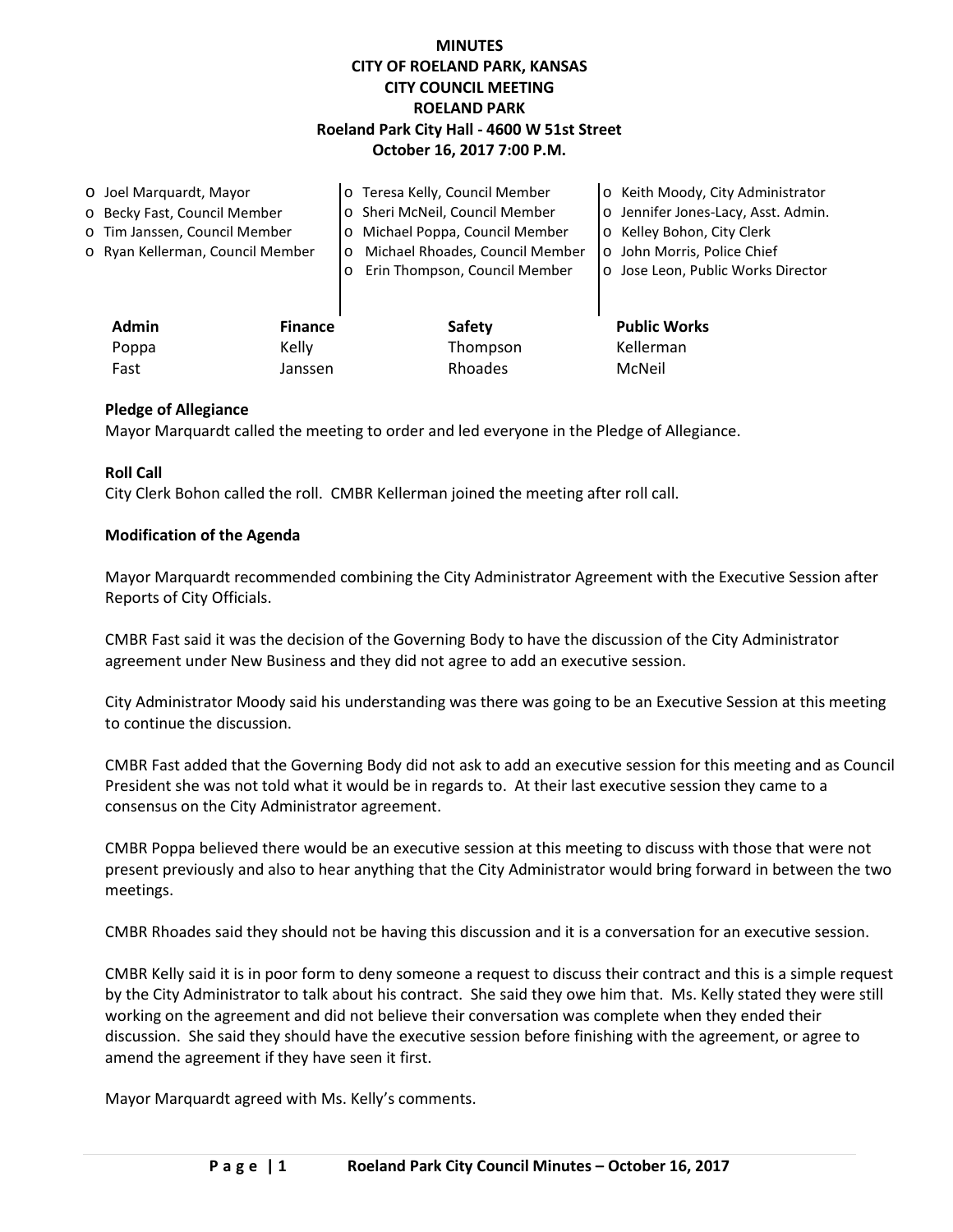CMBR Kellerman asked if they are allowed to add items onto the agendas as they please. City Attorney Maurer said as phrased, no. But if the Mayor and the City Administrator agree that they want to put something on the agenda, and the past practice has been to do it that way, then, yes, they can.

Mayor Marquardt said he believed this conversation was disrespectful to the City Administrator.

CMBR Thompson said they owe it to City Administrator to do an executive session. Before vote on agreement, so it makes sense to do them together. CMBR Poppa agreed.

**MOTION:** CMBR FAST MOVED AND CMBR KELLERMAN SECONDED TO KEEP THE AGENDA AS-IS. MOTION FAILED 3-5 WITH CMBRS JANSSEN, RHOADES, THOMPSON, KELLY AND POPPA VOTING NO.

#### POLL THE COUNCIL

FAST - Y MCNEIL - Y JANSSEN - N RHOADES - N KELLERMAN - Y THOMPSON - N KELLY - N POPPA - N

**MOTION:** CMBR THOMPSON MOVED AND CMBR KELLY SECONDED TO MOVE THE CITY ADMINISTRATOR AGREEMENT DOWN TO REPORTS OF CITY OFFICIALS IN CONJUNCTION WITH THE EXECUTIVE SESSION. MOTION CARRIED 6-2 WITH CMBRS FAST AND KELLERMAN VOTING NO.

POLL THE COUNCIL

FAST - N MCNEIL - Y JANSSEN - Y RHOADES - Y KELLERMAN - N THOMPSON - Y KELLY – Y POPPA - Y

*Item VIII(b) of the agenda was moved to after the Executive Session.* 

#### **I. CITIZEN COMMENTS**

*There were no citizen comments*

## **II. CONSENT AGENDA**

**A. Appropriation Ordinance #909**

## **B. July 17, 2017 Council Minutes**

**MOTION:** CMBR MCNEIL MOVED AND CMBR JANSSEN SECONDED TO APPROVE THE CONSENT AGENDA AS PRESENTED. (MOTION CARRIED 8-0)

# **III. BUSINESS FROM THE FLOOR**

*There was no Business from the Floor.* 

## **IV. MAYOR'S REPORT**

Mayor Marquardt said that Public Works Director Jose Leon has received the Richard Barrera Award for Business Advocate of the Year. City Administrator Moody said it was a very nice ceremony with over 900 people in attendance at their annual banquet and Public Works Director Leon made a nice speech. Mr. Moody said it was a great honor and well-deserved.

Mayor Marquardt added that Mr. Leon does many things under self-improvement and this is one of the things he has received to show that accomplishment. He added that he appreciates all that Mr. Leon does for the City.

## **V. WORKSHOP AND COMMITTEE REPORTS**

*There were no reports given.*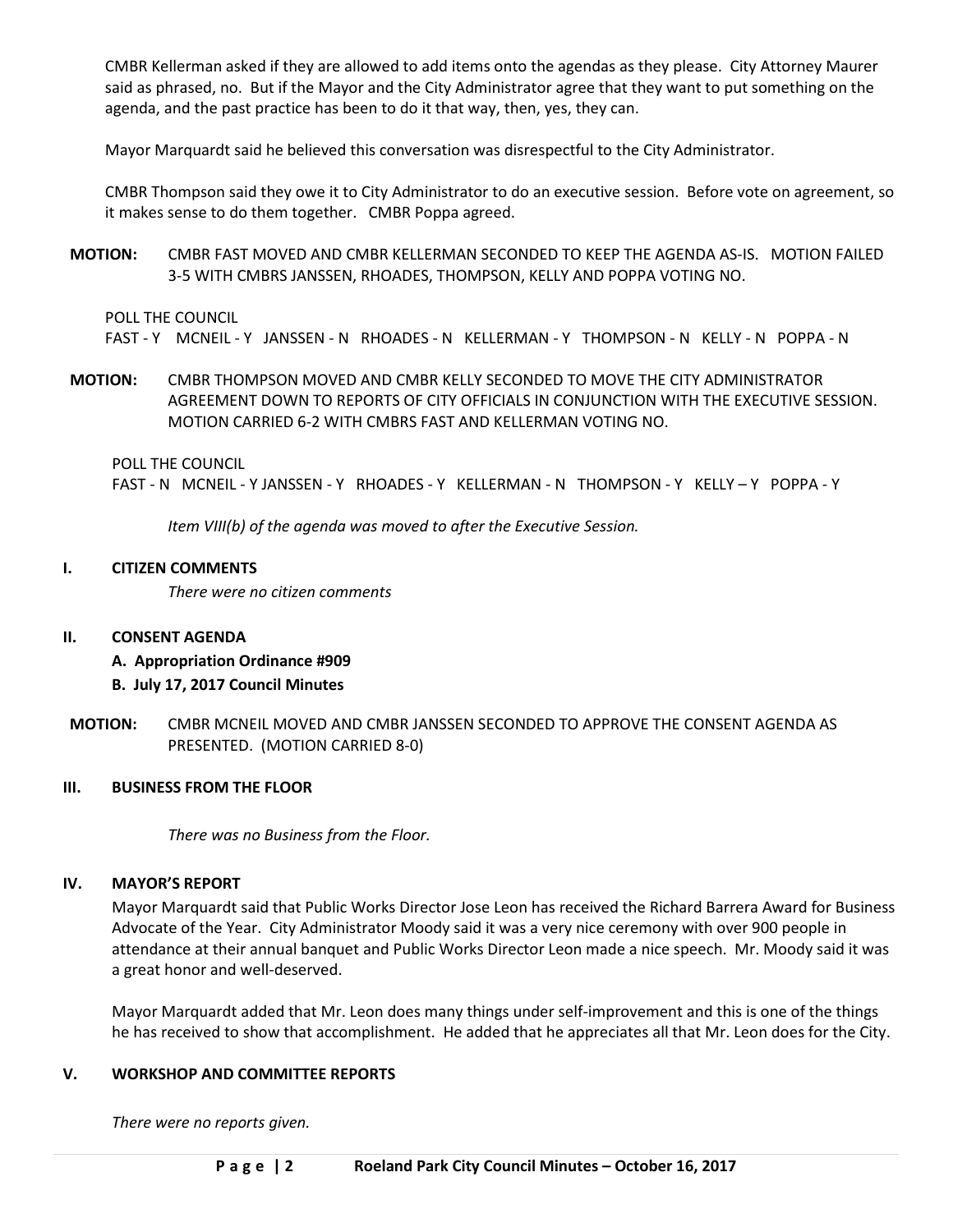## **VI. REPORTS OF CITY LIAISONS**

# **A. MARC – Pike Pedestrian** (Teresa Kelly and Becky Fast)

CMBR Kelly said she attended the BPAC meeting that was held in conjunction with the Kansas City Regional Safe Routes to School Summit. She was a co-presenter along with Johnson County Department of Health and Environment and Shawnee Mission School District representatives reporting on the Bike to School pilot program. Ms. Kelly said she has the PowerPoint presentation she can distribute for those interested and it will be published on the City's website. Leawood is using their model for safe routes to school, biking and pedestrian safety to school and going through the process that Roeland Park went through. St. Agnes is also incorporating a bike curriculum through BikeWalkKC. CMBR Kelly said they have planted a lot of seeds with their ad hoc committee and it is showing up in regional action. She is very proud of Roeland Park's role and was happy to report all of that.

## **B. Stormwater Water Advisory Council**

CMBR Kellerman said the council did not meet. City Clerk Bohon supplemented the packet with information from Public Works Director Leon to be read later.

## **VII. UNFINISHED BUSINESS**

*There was no unfinished business to discuss.*

#### **VIII. NEW BUSINESS**

## **A. Extension to Cell Tower Lease Agreements**

This agreement is for a land lease that provides T-Mobile the ability to locate a cell tower at the northwest corner of the Community Center. The City was contacted and the company managing T-Mobiles contracts said they are interested in extending the lease terms. The agreement provides an additional 28 years. Currently there are three years under an existing lease that is currently in place and this adds 25 years beyond the current term. The term provides an escalator of 15 percent every five years and they have agreed to have an annual renewal of 3 percent. It also increases the amount of revenue to the City in excess of \$250,000, or an average of \$9,100 annually. Currently there is not an identified use for the space and is a discreet location for a cell tower. It's also an attractive location to cell companies because it's not in the valley and up on top of a hill.

# **MOTION:** CMBR THOMPSON MOVED AND CMBR JANSSEN SECONDED TO EXTEND THE LAND LEASE FOR THE SOUTH SIDE OF THE COMMUNITY CENTER. (MOTION CARRIED 8-0)

## **B. City Administrator Agreement**

*This discussion was combined with the Executive Session at the end of the meeting*

## **IX. ORDINANCES AND RESOLUTIONS**

*There were no ordinances or resolutions up for approval.* 

## **X. WORKSHOP ITEMS**

- **I.**
- **A. Discussion of Insurance Coverage Amounts for Dangerous Animals (Workshop Item # 6)**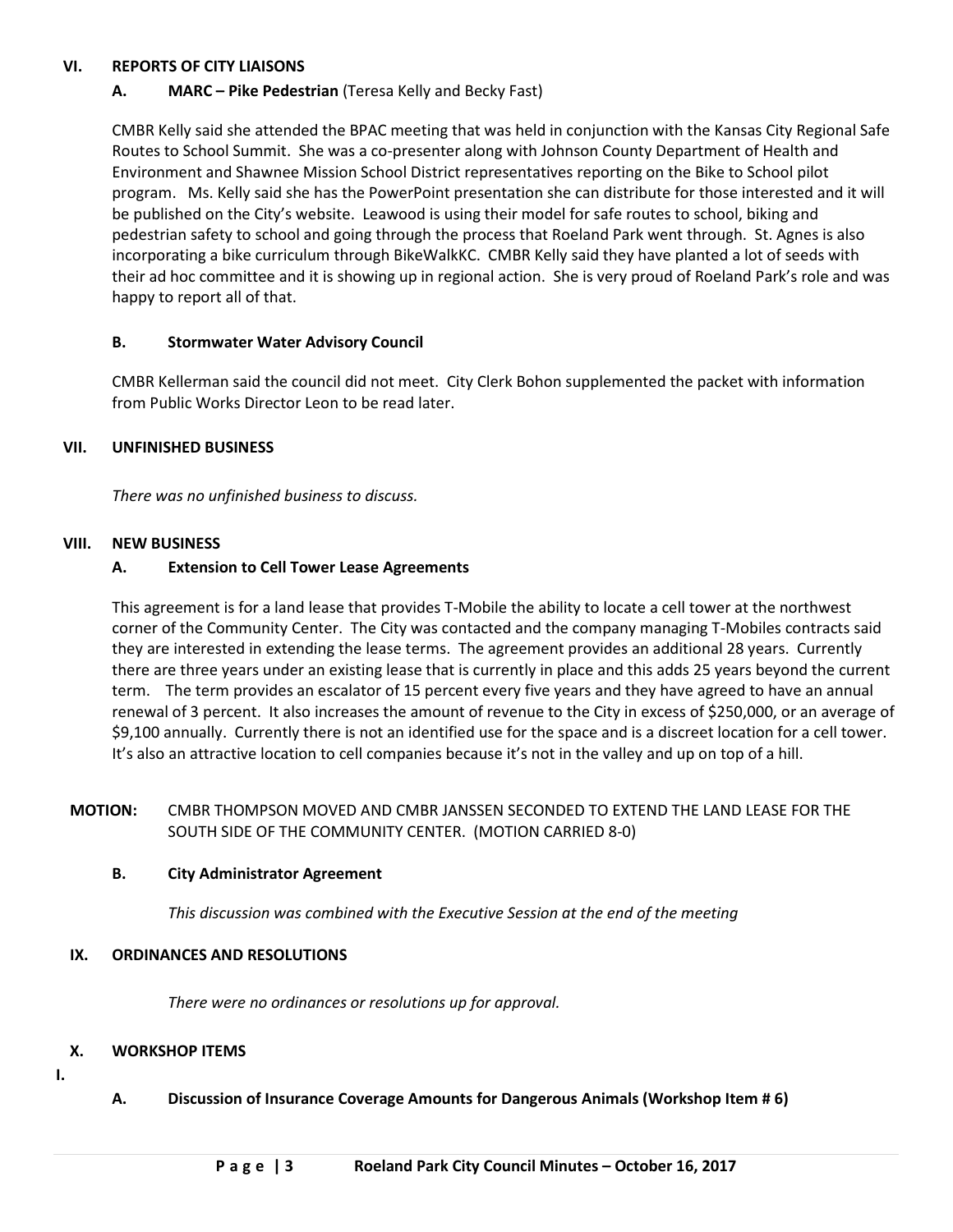Ms. Jones-Lacy said at the last Workshop CMBR Rhoades had made a recommendation to put in place a scale for however much liability insurance a homeowner should get for dangerous animals based on a determination of severity of the case and that the municipal judge would make that call.

She has put together language that illustrates that with a \$50,000-\$100,000 range of liability insurance required for anybody who keeps what is determined to be a dangerous dog. The amount of insurance shall be determined by the municipal court judge based upon the severity of the incidents where the harm was caused as defined in this section. The determination shall be based upon evidence provided to the court which may include, but not be limited to, photos of any injuries/damage, letters from treating physicians or veterinarians of injured animals, testimony, written or otherwise, from injured parties or caregivers of injured parties, and testimony from any caregivers or character witness for the animal causing injury.

The insurance policy shall name the City of Roeland Park as an additional insured so if a policy is canceled they will be notified. Otherwise, an insurance company has no obligation to do so.

Ms. Jones-Lacy spoke with Judge Torline and prosecutor Frank Gilman who reviewed and agreed with the language. She will work with City Attorney Maurer fine tuning the actual ordinance.

CMBR Poppa asked if they have been able to find an insurance company that will insure a homeowner after a dog has bitten someone. Ms. Jones-Lacy said they have found a few specialty insurance providers that specifically focus on specialized areas. It's not a typical insurance provider.

CMBR Rhoades asked if changing the ordinance would affect any other sections. Ms. Jones-Lacy said no as this only deals with the specific topic of insurance.

CMBR McNeil asked about the cost of the premiums of 500,000. Ms. Jones-Lacy said the policies would be expensive and if it is a severe enough situation that warrants the insurance, it does send a message that the owner needs to do something about their dog. The company that she spoke with only wrote policies to \$300,000.

CMBR Thompson asked CMBR Rhoades to refer to Section 2122(e) and (f), which addresses a dangerous animal and lists several provisions that the judge can order, including euthanasia of an animal.

CMBR McNeil asked how many chances a dog is given before the owner is required to get rid of it and she would like to see that in the ordinance. Ms. Jones-Lacy said there is nothing in the ordinance that covers that. CMBR McNeil said she would think about if there is a good way to phrase that and submit it to the Council.

# **B. Leaf Pickup Postcards (Workshop Item #7)**

# *Citizen Comment*

**Tom Madigan** (5316 W. 49<sup>th</sup> Terr.) Mr. Madigan sent a suggestion to the staff and some Councilmembers that a postcard should be sent out correcting a mistake that in the newsletter on the leaf pickup. His research shows this is the second year in a row this mistake has been made. On November 2, 2016, NextDoor posted that the City of Roeland Park would like to apologize to its citizens as wrong date was stated on City newsletter. He said no one knows when the pickup date is. He said it's nice to put it in a newsletter, but a postcard right before their collection is more likely to get their attention.

City Administrator Moody said he forwarded the comments from Mr. Madigan on to the Council with the explanation that the date would have the person putting the leaves out in their area on a Monday. It would cost the city \$934 to send a postcard asking residents to wait two days to put out their leaves.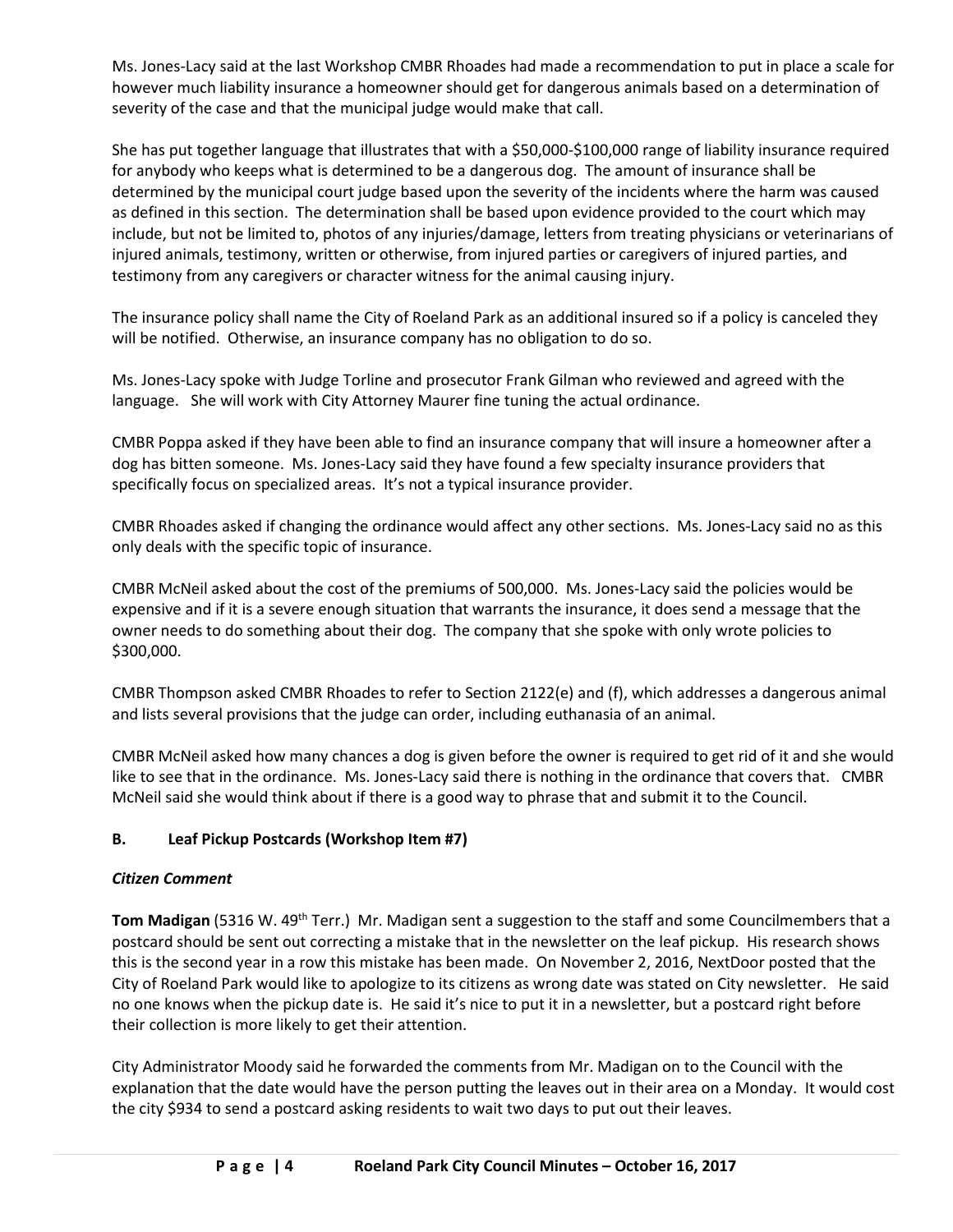CMBR Fast asked if the postcards were sent to the Boulevard Apartments. City Clerk Bohon said they are not included in the mailing for leaf pickup. CMBR Fast also wanted to see a postcard being mailed out as it is a better reminder to residents and would get more attention than a newsletter that no one reads.

CMBR Janssen recommended putting signs up in the area that is scheduled for leaf pickup. CMBR Kelly said she liked that idea and said the sign could refer residents to the City's website to find out more information and their dates.

Mayor Marquardt said with pickup being on different days in different areas might be difficult to get the message out and changed and believes the postcards that they have sent in the past are helpful.

There was majority consensus to send out a postcard reminder for the City leaf pickup.

CMBR Rhoades asked when they are scheduled to get their voting machine that would show their votes. City Administrator Moody said that is a 2018 objective. CMBR Rhoades recommended it be in early 2018.

## **C. Community Forum Agenda (Workshop Item #8)**

CMBR Kelly and CMBR Poppa worked together to put the upcoming Community Forum agenda together. There will be presentations from both KCP&L and Johnson County Wastewater. They will address the issues of fallen trees, and the prioritization of restoring power and how they manage that process. They will also talk about the impact the storms have had and what they are doing in response. Johnson County Wastewater will also be speaking on similar issues.

CMBR Fast recommended inviting the administrators and governing bodies from both the City of Mission and Fairway. CMBR Kelly thought that was a good idea if they have not already heard the presentations since Wastewater is presenting in the area communities.

CMBR Rhoades asked who determined what would be on the Community Forum agenda. CMBR Poppa said they were approached by KCP&L and Johnson County Wastewater and it was their ward hosting this forum.

CMBR Kellerman said the proper protocol was not followed for determining what would be on the Community Forum Agenda. CMBR Kelly apologized and said the onus of a reminder of the upcoming Community Forum should be on the Council President to bring it to the table for the agenda planning process and to work with City staff to put the dates in place as has traditionally been done in the past year.

CMBR Rhoades asked if KCP&L could bring a map that shows where all the transformers are in the city to show why certain grids go out. City Administrator Moody said he was certain they would be able to provide examples of why the power goes out in certain areas, but did not believe they would share every item of their infrastructure.

There was a consensus to move forward with the agenda for the Community Forum.

## **XI. REPORTS OF CITY OFFICIALS**

City Clerk Bohon and Ms. Jones-Lacy informed every one of upcoming events.

- 11/2 Business Networking Breakfast at CiCi's Pizza at 7:45 a.m.
- 12/5 Tree Lighting Ceremony at Sweany Park
- 12/8 Holiday Party at the Community Center